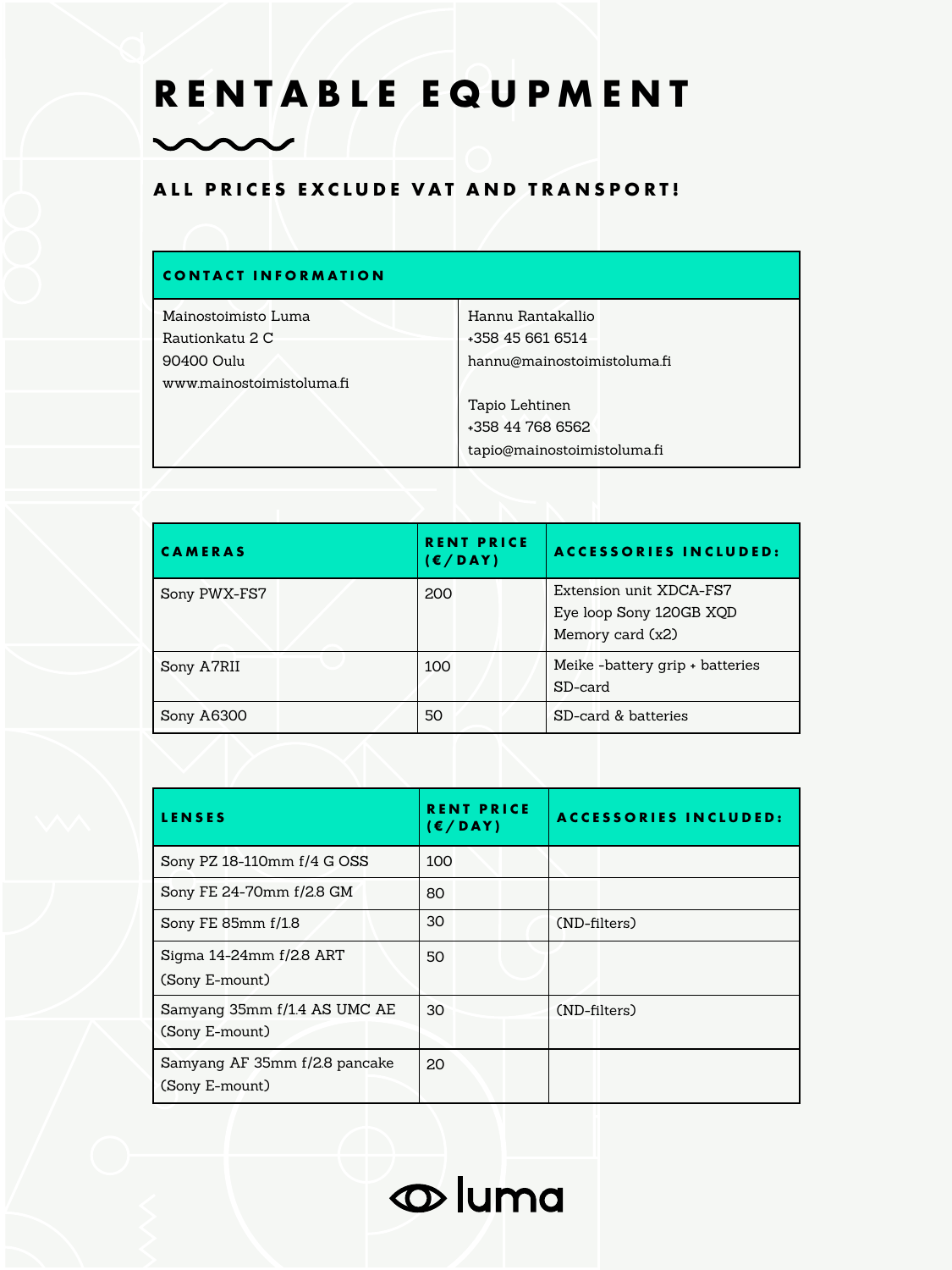| <b>LED LIGHTS</b>                | <b>RENT PRICE</b><br>(E/DAY) | <b>ACCESSORIES INCLUDED:</b>      |
|----------------------------------|------------------------------|-----------------------------------|
| Swit CL-120D led panel (x2)      | 35 (60)                      | (V-lock batteries & light stands) |
| Aputure Amaran Tri-8c led panel  | 20                           | (Batteries & light stands)        |
| Aputure Amaran HR672W            | 10(20)                       | (Batteries & light stands)        |
| led panel $(x2)$                 |                              |                                   |
| Aputure Amaran AL-528S led panel | 10                           | (Batteries & light stands)        |
| Beamz Panther 40 (x2)            | 10                           |                                   |
| Beamz BT270                      | 10                           |                                   |

| <b>FLASH LIGHTS</b>                  | <b>RENT PRICE</b><br>(E/DAY) | <b>ACCESSORIES INCLUDED:</b> |
|--------------------------------------|------------------------------|------------------------------|
| Elinchrom D-Lite RX4 studio flash    | 20                           | (Light stand)                |
| Elinchrom D-Lite RX2 studio flash    | 20                           | (Light stand)                |
| Elinchrom D-Lite RX1 studio flash    | 15                           | (Light stand)                |
| Falconeyes SS-150D studio flash (x2) | 10(20)                       | (Light stand)                |
| Godox TT600 Thinklite flash          | 10                           |                              |

| TRIPODS, GRIP, ETC.                | <b>RENT PRICE</b><br>(E/DAY) | <b>ACCESSORIES INCLUDED:</b> |
|------------------------------------|------------------------------|------------------------------|
| Manfrotto 546B tripod &            | 30                           |                              |
| Manfrotto 504HD video head         |                              |                              |
| Benro A2580F tripod & Genesis      | 10                           |                              |
| BH-40 ball head                    |                              |                              |
| Manfrotto MVS100A Slider           | 20                           |                              |
| $(100 \text{ cm})$                 |                              |                              |
| Avenger A2033L C-stand             | 10                           |                              |
| Avenger A5012                      | 15                           |                              |
| Light stands (Manfrotto etc.) (x7) | 5                            |                              |
| Genesis MPC-3 monopod              | 5                            |                              |